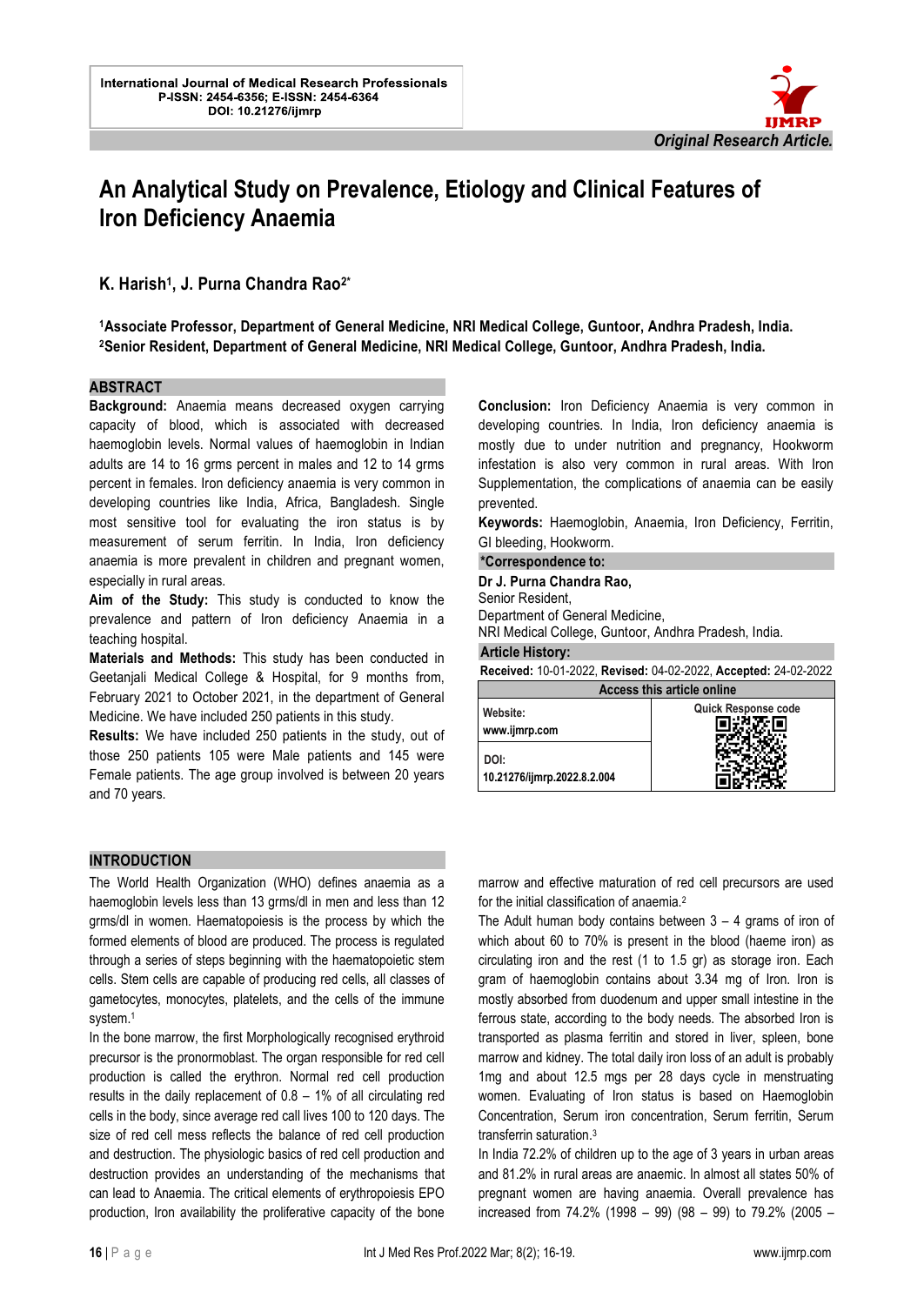2006). Bihar has the highest prevalence 87.6% followed by Rajasthan (85.1%).<sup>4</sup>

As per district level health survey (2002 – 04) prevalence of anaemia in adolescents' girls is very high. (72.6%). The iron deficiency can rise either due to inadequate intake or poor bioavailability. The poor bioavailability is considered to be a major reason for widespread iron deficiency.

According to a study by WHO on anaemia during 1993-2005, worldwide prevalence of anaemia was 25%. According to WHO guidelines for control of IDA, nutritional anaemia is a major public health problem in India and is primarily due to iron deficiency. The National Family Health Survey-3 (NFHS-3) data suggests that the prevalence of anaemia in adolescent girls (15-19 years) is 56%. According to National Nutrition Monitoring Bureau Survey (NNMBS) 2006, the prevalence of anaemia in adolescent girls (12-14 years) is 68.6% whereas in (15-17 years) it is 69.7%. Iron deficiency is a preventable cause. High prevalence of anaemia (Haemoglobin <12 gm%) among adolescent girls in India, causes 1.8% loss of GDP. Daily requirement of iron for adolescent girl is 0.8 mg/1000 Kcal of dietary energy. In 12<sup>th</sup> five-year plan Indian government has set a goal to reduce the load of anaemia in girls and women by 50%. This study will help to make strategy to combat it by cost effective method like iron supplementation and food fortification for adolescent girl and will help to reduce the morbidity and mortality and increase the work productivity.

Causes of Iron Deficiency Anaemia are Malnutrition, Infections such as Malaria, hook worm infestation, gastrointestinal bleeding and pregnancy. Clinical features are Fatigue, Loss of Concentration, Pallor, Shortness of Breath, Pedal edema, tachycardia and signs of malnutrition like angular stomatitis, cheilosis and flat nails, chylonychia (spoon shaped nails).

#### **MATERIALS AND METHODS**

This study has been conducted for 9 months from Feb 2021 to October 2021. We have included 250 patients in this study. Out of these 250 patients 105 male patients and 145 female patients. The age group involved is between 20 and 70 years. The common age group is in 2<sup>nd</sup> and 3<sup>rd</sup> decade. We have obtained the consent from all the patients by giving consent forms in their local language. After taking detailed history, we have examined all the patients in detail and advised investigations. The investigations advised are complete blood picture, peripheral smear examination, RBS, Serum ferritin, Blood urea, Serum creatinine, stool for ova and cyst and blood for malaria parasite and blood grouping and cross matching in some severe anaemia cases. The entire data is collected systematically and computerised by using MS Office.







|  |  | <b>Table 1: Different Age Groups</b> |  |  |
|--|--|--------------------------------------|--|--|
|--|--|--------------------------------------|--|--|

| S.No | Age In Years | No. of Patients Males (105) | No. of Patients Females (145) |
|------|--------------|-----------------------------|-------------------------------|
|      | $20 - 29$    | 26(27.3%)                   | 36(52.2%)                     |
| 2    | $30 - 39$    | 29(30.45%)                  | 42(60.9%)                     |
|      | $40 - 49$    | 17(17.85%)                  | 33(47.85%)                    |
| 4    | $50 - 59$    | 12(12.6%)                   | 20(29%)                       |
| 5    | $60 - 70$    | 21(22.05%)                  | 14(20.3%)                     |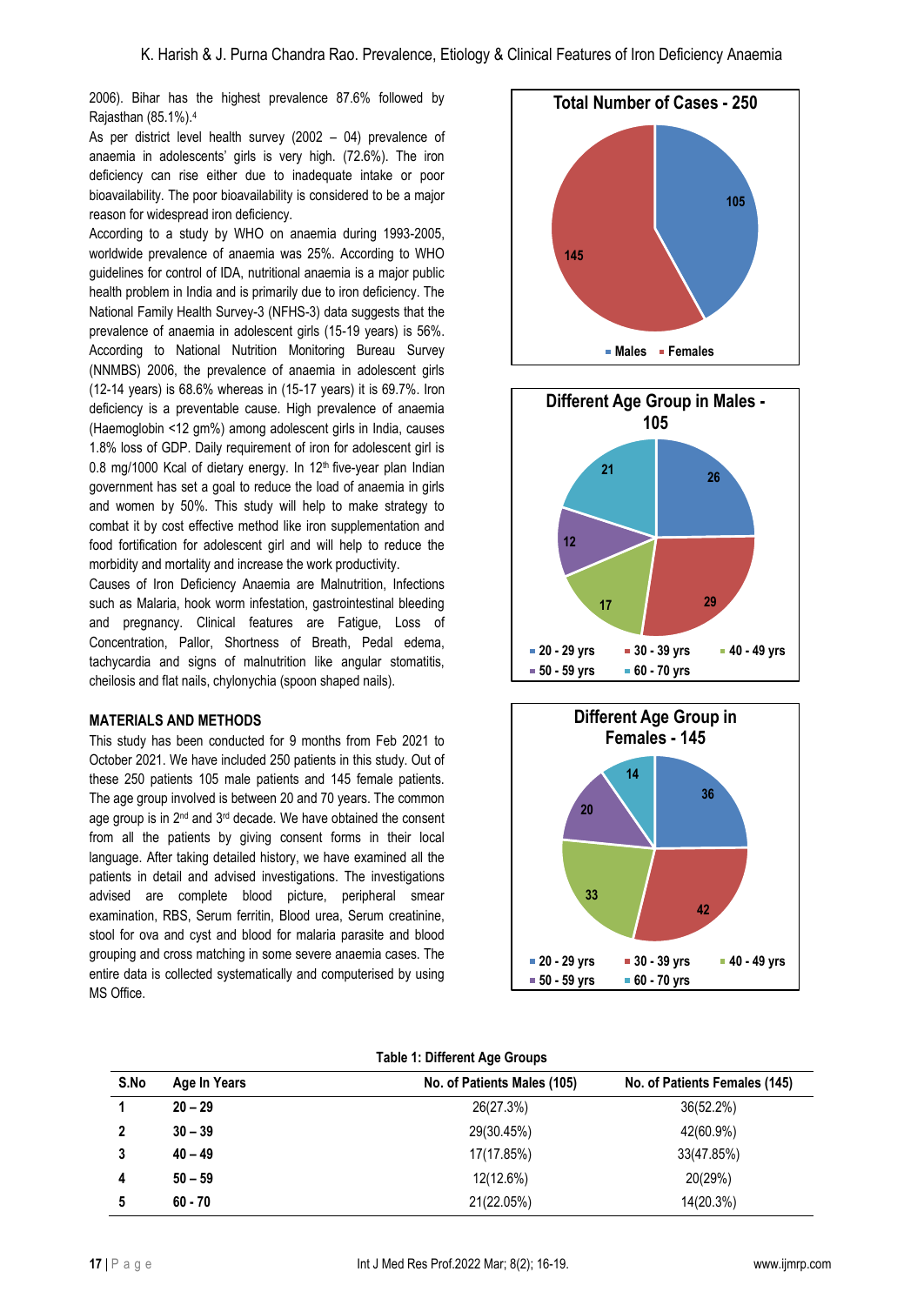| <b>Table 2: Clinical Features</b> |                               |                             |                               |
|-----------------------------------|-------------------------------|-----------------------------|-------------------------------|
| S.No                              | <b>Clinical Features</b>      | No. of Patients Males (105) | No. of Patients Females (145) |
|                                   | Pallor                        | 105(100%)                   | 145(100%)                     |
|                                   | <b>Fatique</b>                | 90(85.71%)                  | 125(86.3%)                    |
| 3                                 | <b>Shortness Of Breath</b>    | 62(59.15%)                  | 87(60.5%)                     |
| 4                                 | <b>Tachycardia And Others</b> | 71(62.61%)                  | 98(67.8%)                     |

| Table 3: Causes of Iron Deficiency Anaemia |                                  |                             |                               |
|--------------------------------------------|----------------------------------|-----------------------------|-------------------------------|
| S.No                                       | <b>Causes</b>                    | No. of Patients Males (105) | No. of Patients Females (145) |
|                                            | <b>Malnutrition</b>              | 31(29.5%)                   | 49(57.79%)                    |
|                                            | Pregnancy                        | NA.                         | 28(19.31%)                    |
| 3                                          | <b>Gastrointestinal Bleeding</b> | 57(54.8%)                   | 34(23.44%)                    |
| 4                                          | <b>Others</b>                    | 10(9.52%)                   | 23(17.5%)                     |

**Table 3: Causes of Iron Deficiency Anaemia**

| <b>Table 4: Different Living Areas</b> |                    |                             |                               |
|----------------------------------------|--------------------|-----------------------------|-------------------------------|
| S.No                                   | Living Area        | No. of Patients Males (105) | No. of Patients Females (145) |
|                                        | <b>Agency Area</b> | 58(55.23%)                  | 89(61.37%)                    |
| $\mathbf{2}$                           | <b>Rural Area</b>  | 31(29.52%)                  | 40(27.58%)                    |
| 3                                      | Semi Urban Area    | 10(9.52%)                   | 11(7.5%)                      |
| 4                                      | Urban Area         | 06(5.71%)                   | 05(3.5%)                      |

**Table 5: Grading of Anemia**

| S.No | Degree of Anemia                       | No. of Patients Males (105) | No. of Patients Females (145) |
|------|----------------------------------------|-----------------------------|-------------------------------|
|      | Mild Anemia                            | 62(65.1%)                   | 81(117.45%)                   |
|      | Hb% levels $(10 - 11.9 \text{ grams})$ |                             |                               |
|      | <b>Moderate Anemia</b>                 | 30(31.5%)                   | 32(46.4%)                     |
|      | Hb% levels $(8 - 9.9$ grms%)           |                             |                               |
|      | Severe Anemia                          | 13(13.65%)                  | 18(26.1%)                     |
|      | Hb% levels $(< 8 \text{ grms})$        |                             |                               |

## **RESULTS AND DISCUSSION**

We have included 250 patients in this study out of these 250, male patients were 105 and female patients were 145. The common age group is 2<sup>nd</sup> and 3<sup>rd</sup> decade. The studies conducted by Kaurs et al shows the common age group is around 2<sup>nd</sup> decade especially in females.<sup>5</sup>

The common clinical features in our study are Pallar (100%) fatigue 85.7% males and 86.3% in females: shortness of breath, 59.5% in males and 61.2% in females. And tachycardia and others 62.5% in males and 67.9% in females. The results shown by Chaudary et al, are Pallar in 100%, fatigue in 81.3%, shortness of breath in 51.6%.<sup>6</sup> In our study mild degree of anemia (haemoglobin levels are between 10-11.9 gr%) is seen in 63% of males and 76% in females. Moderate degree of anemia (haemoglobin levels are between 8.0gr% -10.0 gr%) is seen in 31% of males and 13.5% of females and serve degree of anemia (haemoglobin levels less than 8.0 gr%) seen in 8.9% of males and 14.2% of females. The studies conducted by Gupta et al shows 59.9%; 32.6% and 11.3% respectively in males and 71.5%; 14.2%; 16.5% in females respectively.<sup>7</sup> In India anemia mostly seen in rural area, more than 75% cases are in agency and rural area only, In our study nearly 81% of cases are in agency and

rural area. The studies shown by Mohapatra et al shows nearly similar results.<sup>8</sup>

Anaemia is a global health problem. The prevalence is more in developing countries like India, Bangladesh, Ethiopia, Zimbabwe. It is very common in children, adolescent girls and pregnant women, and is due to increased iron demand, menstrual blood loss, infections and hookworm infestation.<sup>9</sup> Iron has a major role in human body. Iron is needed for various functions, oxygen transport, DNA synthesis. WHO estimates nearly two billion people suffering from anaemia and approximately 50% of those cases are due to Iron deficiency? The requirement of iron in fact doubles during adolescence as compared to younger age. There is a significant increase in the requirement of iron from preadolescent level of approximately 0.7 – 0.9 mg iron per day as much as 1.37 – 1.88 mg per day in adolescent boys and 1.40 – 3.27 in adolescent girls. In India the prevalence of anaemia in adolescent girls is nearly 56% and in adolescent boys is nearly 32.5%.<sup>10</sup>

Synthesis of haemoglobin begins in the proerythroblast and continues even into the reticulocyte stage of red blood cells. Iron is not only important for formation of haemoglobin but also of other